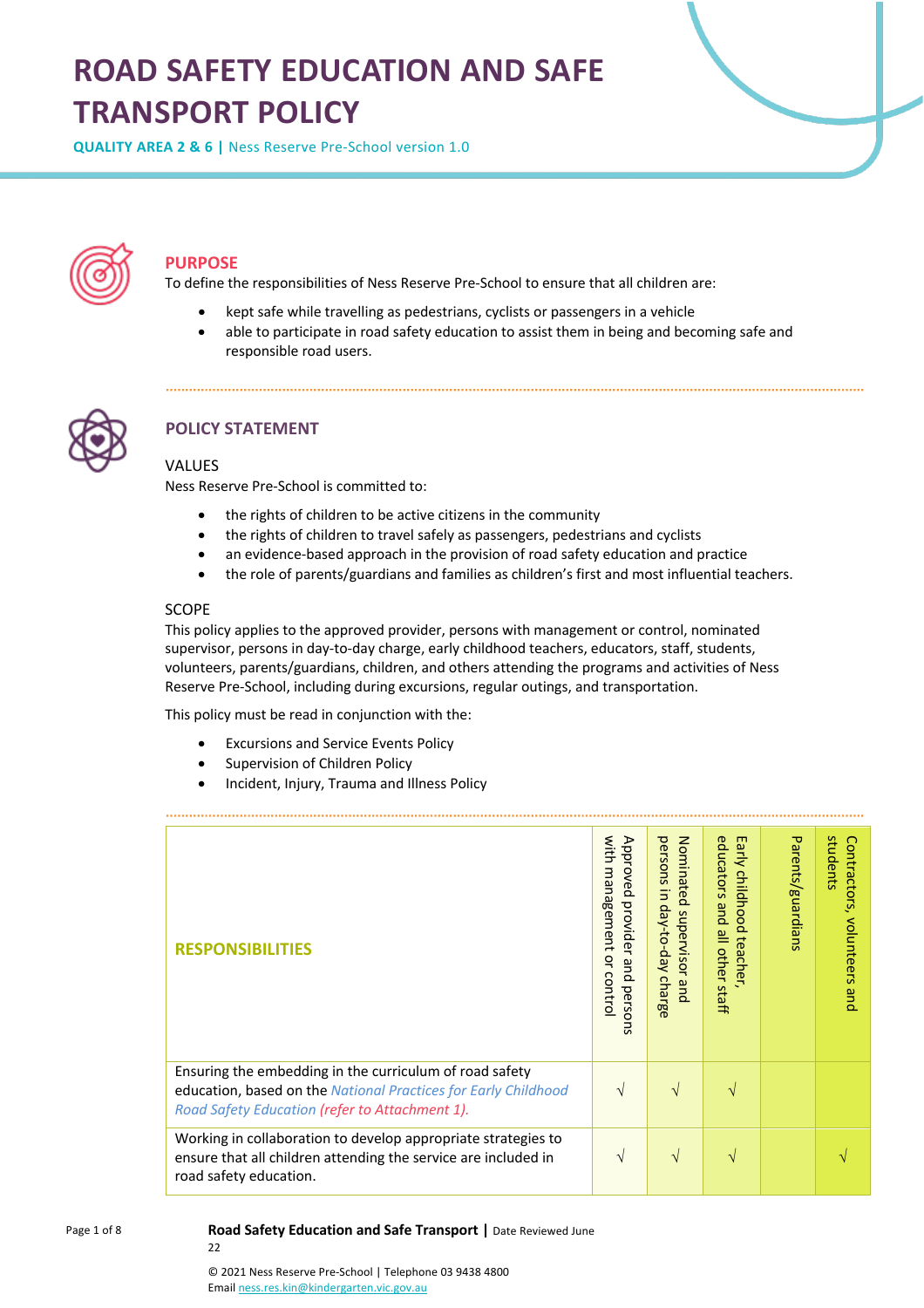| Ensuring early childhood teacher, educators and staff to<br>participate in regular professional development/                                                                                                                                                                 | $\sqrt{}$  | $\sqrt{}$ |           |  |           |  |  |
|------------------------------------------------------------------------------------------------------------------------------------------------------------------------------------------------------------------------------------------------------------------------------|------------|-----------|-----------|--|-----------|--|--|
| Participating in training in road safety and ensuring they are<br>kept up to date with current legislation, regulations, rules,<br>standards and evidence informed practice information.                                                                                     |            | $\sqrt{}$ | $\sqrt{}$ |  | √         |  |  |
| Providing early childhood teachers and educators with access to<br>a broad range of road safety education resources                                                                                                                                                          | $\sqrt{ }$ | $\sqrt{}$ |           |  |           |  |  |
| Ensuring the availability (in good condition) and use of bicycle<br>helmets which meet Australian/New Zealand Standard 2063 for<br>bicycles and wheeled toys (refer to Definitions).                                                                                         | $\sqrt{ }$ | $\sqrt{}$ | $\sqrt{}$ |  |           |  |  |
| Monitoring the correct use of bicycle helmets whenever bicycles<br>or wheeled toys are used.                                                                                                                                                                                 |            | $\sqrt{}$ | $\sqrt{}$ |  | $\sqrt{}$ |  |  |
| Ensuring that location-specific road safety information is<br>displayed at the service where relevant (e.g. details about where<br>to park safely when delivering and collecting children and local<br>area speed limits etc.)                                               | $\sqrt{ }$ | $\sqrt{}$ | $\sqrt{}$ |  |           |  |  |
| Ensuring that parents/guardians have access to this policy and<br>its attachments.                                                                                                                                                                                           | $\sqrt{}$  | $\sqrt{}$ | $\sqrt{}$ |  |           |  |  |
| <b>Transportation of children for excursion</b>                                                                                                                                                                                                                              |            |           |           |  |           |  |  |
| Ensuring that a child is not transported without prior written<br>authorisation by the parent/guardian or person named in the<br>child's enrolment record, and that the authorisation includes all<br>details required under Regulation 102 (4)                              | $\sqrt{ }$ | $\sqrt{}$ | $\sqrt{}$ |  |           |  |  |
| Ensuring the risk assessment (refer to Definitions) identifies and<br>assesses the risks, specifies how these will be managed and/or<br>minimised, and includes all details required by Regulation 101,<br>102                                                               | $\sqrt{}$  | $\sqrt{}$ | $\sqrt{}$ |  |           |  |  |
| Ensuring all supervision requirements are met during<br>transportation, including educator to child ratios Regulation 123                                                                                                                                                    | $\sqrt{}$  | $\sqrt{}$ | $\sqrt{}$ |  | $\sqrt{}$ |  |  |
| Ensuring first aid requirements are met during transportation,<br>including the availability of up-to-date, suitably equipped first<br>aid kits (Regulation 89) and that educators or staff with first aid<br>qualifications and training are in attendance (Regulation 136) | N          |           |           |  |           |  |  |
| Ensuring that buses hired for use on excursions have fitted<br>seatbelts that are correctly used by all children, staff and<br>volunteers for the entire trip.                                                                                                               | $\sqrt{}$  | $\sqrt{}$ | $\sqrt{}$ |  |           |  |  |
| Ensuring that appropriate procedures are followed in the event<br>of a vehicle crash or transport-related injury involving any<br>children, staff or volunteers from the service (refer to Incident,<br>Injury, Trauma and Illness Policy).                                  | $\sqrt{ }$ | $\sqrt{}$ | $\sqrt{}$ |  |           |  |  |
| Establishing agreed procedures for staff to follow where a child<br>is observed being transported to or from the premises in an<br>unsafe manner (refer to Attachment 2).                                                                                                    | $\sqrt{ }$ | $\sqrt{}$ | $\sqrt{}$ |  | V         |  |  |
| Implementing the services-agreed procedures when notified or<br>when there has been observation of child/ren being transported<br>in an unsafe manner.                                                                                                                       | $\sqrt{ }$ | $\sqrt{}$ | $\sqrt{}$ |  |           |  |  |
| Transportation of children to/from the service                                                                                                                                                                                                                               |            |           |           |  |           |  |  |

Page 2 of 8 **Road Safety Education and Safe Transport |** Date Reviewed June 22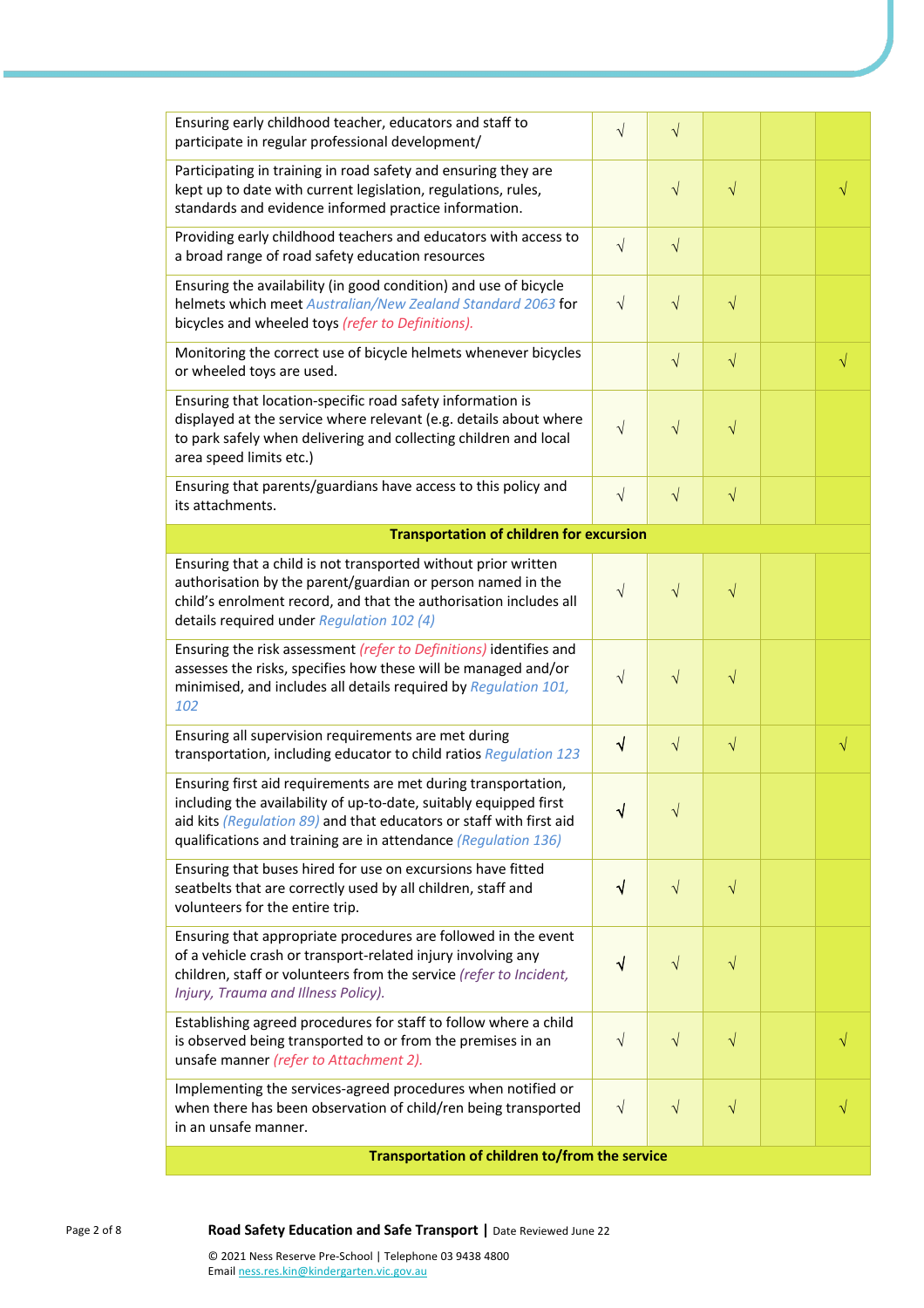| Ensuring that each child's enrolment record (refer to Definitions)<br>provides details of the name, address and telephone number of<br>any person who is authorised to consent to transport the child<br>or arrange transportation (refer to Definitions) of the child<br>Regulation 160 (3) (b)(vi) | $\sqrt{ }$ | $\sqrt{}$ |           |  |           |
|------------------------------------------------------------------------------------------------------------------------------------------------------------------------------------------------------------------------------------------------------------------------------------------------------|------------|-----------|-----------|--|-----------|
| Ensuring authorisation is provided on the enrolment record<br>(refer to Definitions) for the regular transportation (refer to<br>Definitions) of the child (Regulation 161 (2) (c))                                                                                                                  | $\sqrt{}$  | $\sqrt{}$ |           |  |           |
| Ensuring that a child is not transported without prior written<br>authorisation (expect in an emergency) by the parent/guardian<br>or person named in the child's enrolment record, and that the<br>authorisation includes all details required under Regulation<br>102D(4)                          | √          | √         |           |  |           |
| Ensuring the risk assessment (refer to Definitions) identifies and<br>assesses the risks, specifies how these will be managed and/or<br>minimised, and includes all details required by Regulation 102B,<br>102C                                                                                     | $\sqrt{}$  | $\sqrt{}$ |           |  |           |
| Ensuring that buses/vehicles used for use for the transportation<br>(refer to Definitions) of children have fitted seatbelts that are<br>correctly used by all children for the entire trip.                                                                                                         | $\sqrt{ }$ | $\sqrt{}$ | $\sqrt{}$ |  |           |
| Ensuring all supervision requirements are met during<br>transportation, including educator to child ratios Regulation 123                                                                                                                                                                            | $\sqrt{}$  | $\sqrt{}$ | $\sqrt{}$ |  | $\sqrt{}$ |
| Ensuring first aid requirements are met during transportation,<br>including the availability of up-to-date, suitably equipped first<br>aid kits (Regulation 89) and that educators or staff with first aid<br>qualifications and training are in attendance (Regulation 136)                         | √          | $\sqrt{}$ |           |  |           |
| Completing any relevant documentation of children's<br>attendance and movement to and from the transportation                                                                                                                                                                                        | $\sqrt{ }$ | $\sqrt{}$ | $\sqrt{}$ |  | $\sqrt{}$ |
| Implementing the services agreed procedures when notified or<br>when there has been observation of child/ren being transported<br>in an unsafe manner.                                                                                                                                               | $\sqrt{ }$ | $\sqrt{}$ | $\sqrt{}$ |  | √         |
| Ensuring that appropriate procedures are followed in the event<br>of a vehicle crash or transport-related injury involving any<br>children, staff or volunteers from the service (refer to Incident,<br>Injury, Trauma and Illness Policy)                                                           | $\sqrt{}$  | $\sqrt{}$ | $\sqrt{}$ |  | $\sqrt{}$ |
| BOLD tick $\sqrt{}$ indicates legislation requirement                                                                                                                                                                                                                                                |            |           |           |  |           |

# **BACKGROUND AND LEGISLATION**

# BACKGROUND

Road safety education can help to reduce the risk of serious injury and death among young children by assisting them to develop skills, knowledge, and behaviour about the safe use of roads.

Working collaboratively with families to help children become safe and responsible road users aligns with the learning outcomes of the Early Years Learning Framework (EYLF).

Road trauma is one of the leading causes of death among young Australians. Young children are at risk as passengers in motor vehicles, as pedestrians and as cyclists. They are particularly vulnerable due to:

• their small size and changing needs as they grow

Page 3 of 8 **Road Safety Education and Safe Transport |** Date Reviewed June 22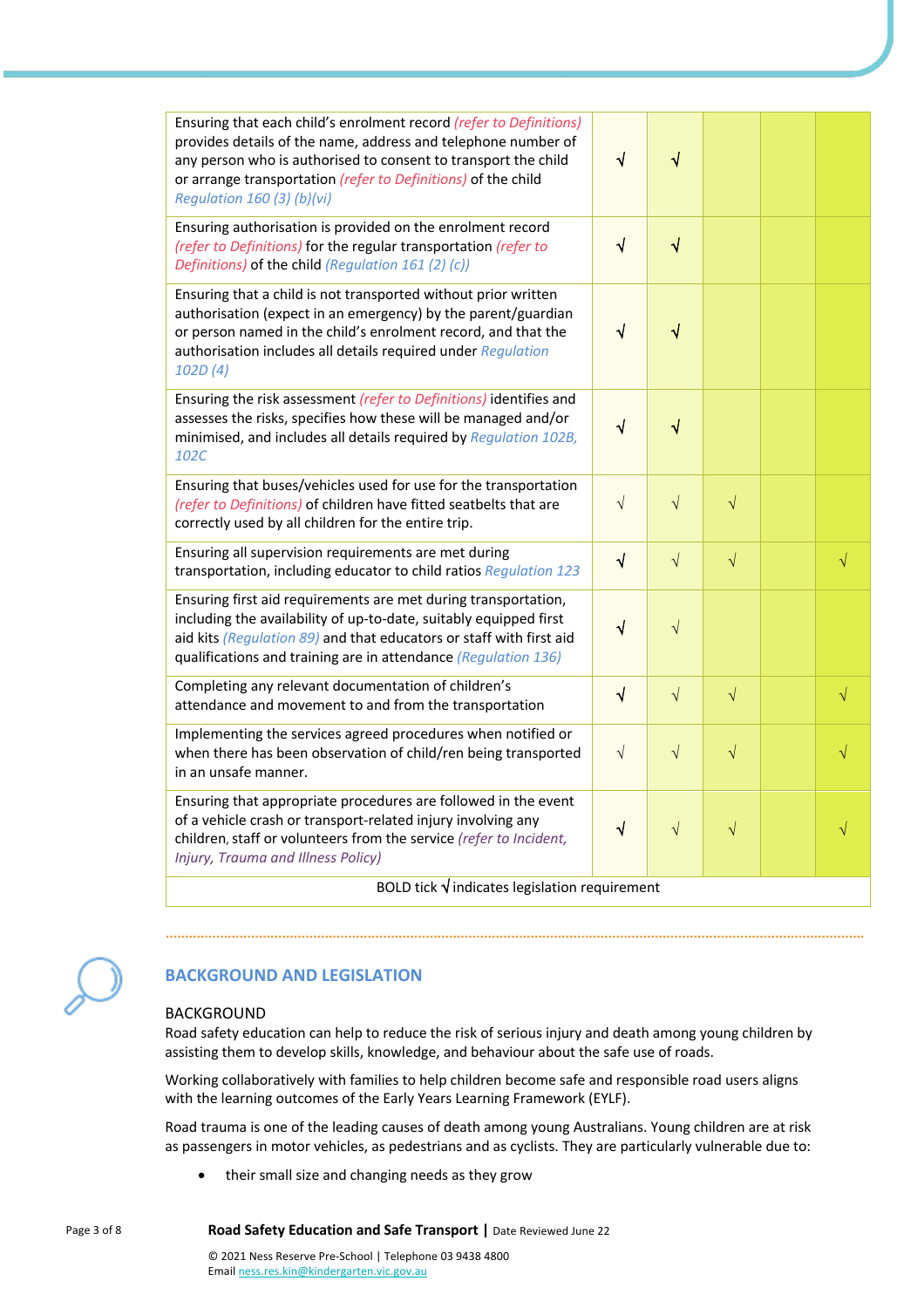• their cognitive and perceptual skills still developing.

Under duty of care obligations, services must develop appropriate procedures to guide staff to address situations where a child is observed to be at risk while being transported to or from the early childhood service. This may include instances where a child is observed to be:

- travelling unrestrained
- travelling in an inappropriate restraint
- riding a bicycle or wheeled toy without a helmet
- instances where a parent/guardian is in an unfit state to drive due to intoxication or impairment.

### LEGISLATION AND STANDARDS

Relevant legislation and standards include but are not limited to:

- Education and Care Services National Law Act 2010
- Education and Care Services National Regulations 2011: Regulations 99, 100, 101, 102, 102B, 102C, 102D, 158, 159, 160, 161
- National Quality Standard
	- o Quality Area 2: Children's Health and Safety
	- o Quality Area 6: Collaborative Partnerships with Families and Communities
- Road Safety Act 1986
- Road Safety Road Rules 2009 (Vic)

The most current amendments to listed legislation can be found at:

- Victorian Legislation Victorian Law Today: www.legislation.vic.gov.au
- Commonwealth Legislation Federal Register of Legislation: www.legislation.gov.au



# **DEFINITIONS**

The terms defined in this section relate specifically to this policy. For regularly used terms e.g. Approved provider, Nominated supervisor, Notifiable complaints, Serious incidents, Duty of care, etc. refer to the Definitions file of the PolicyWorks catalogue.

**Child restraint:** A device used in conjunction with an adult seatbelt or ISOFIX-compatible lower attachment connectors and a tether strap, to restrain a child passenger of a motor vehicle in the event of a vehicle impact and thus minimise the risk of bodily injury.

**Regular transportation:** In relation to an education and care service, means the transportation by the service or arranged by the service (other than as part of an excursion) of a child being educated and cared for by the service, where the circumstances relevant to a risk assessment are the same for each occasion on which the child is transported

**Risk assessment:** A risk assessment must identify and assess any hazard that poses a risk to a child's health, safety and/or wellbeing while on an excursion, and specify how these risks will be managed and/or minimised *(Regulation 101, 102B, 102C).* Risk assessments must consider:

- the proposed route and location of the excursion
- any water hazards
- any risks associated with water-based activities
- transport to and from the proposed location of the excursion
- the number of adults and children participating in the excursion
- the number of educators or other responsible adults who will be providing supervision given the level of risk, and whether or not specialised skills are required (e.g. lifesaving skills)

Page 4 of 8 **Road Safety Education and Safe Transport |** Date Reviewed June 22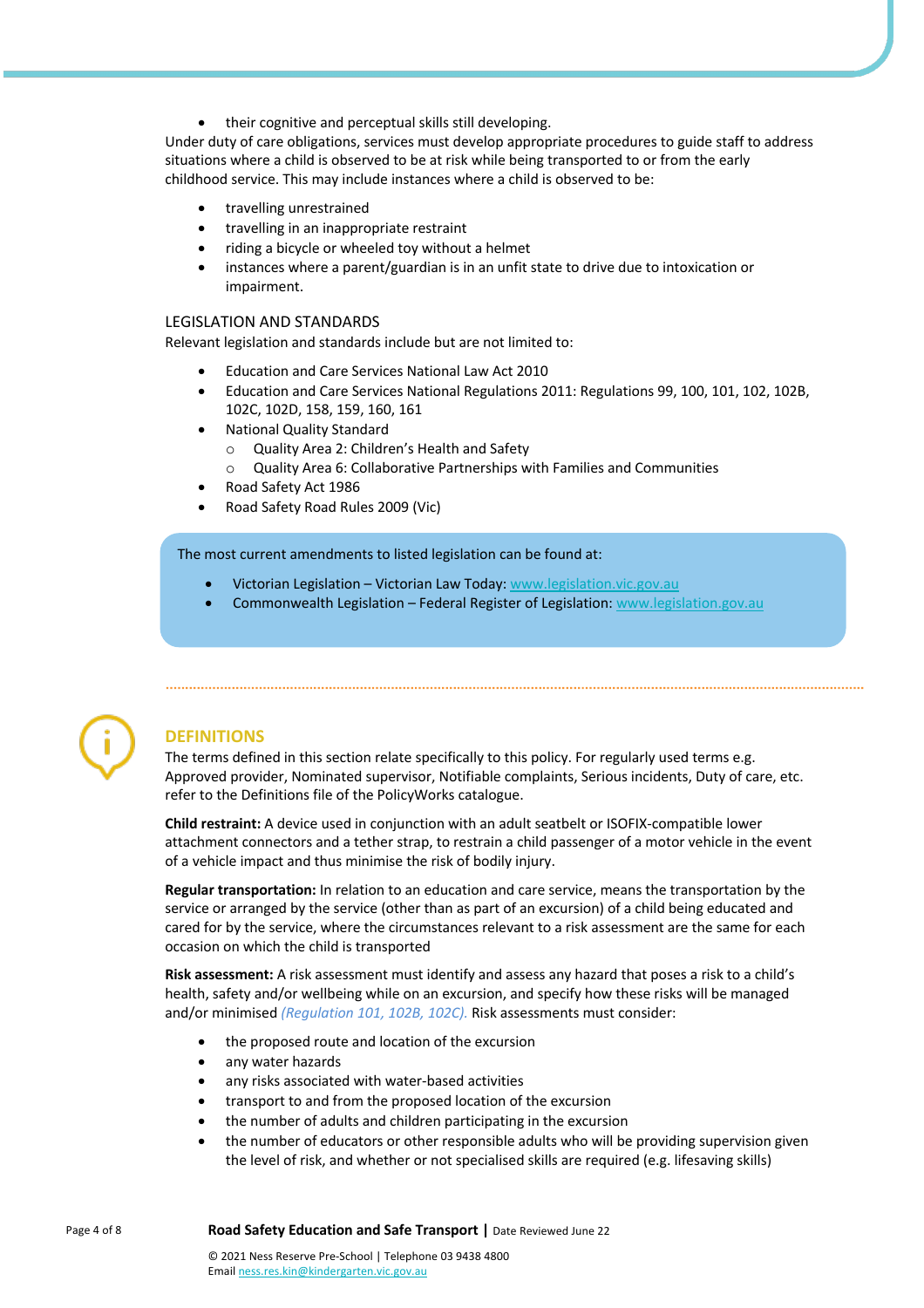- the proposed activities, and the impact of this on children with varying levels of ability, additional needs or medical conditions
- the proposed duration of the excursion, and the impact of this on children with varying levels of ability, additional needs or medical conditions
- any items/information that should be taken on the excursion e.g. first aid kit, emergency contact details for children, medication for children with known medical conditions (such as asthma, anaphylaxis and diabetes) and a mobile phone.

ACECQA provides a sample Excursion Risk Management Plan at:

www.acecqa.gov.au/resources/applications/sample-forms-and-templates

**Transportation**: Transportation forms part of an education and care service if the service remains responsible for children during the period of transportation. The responsibility for, and duty of care owed to children applies in scenarios where services are transporting children or have arranged for the transportation of children, between an education and care service premises and another location, for example their home, school, or a place of excursion.

**Wheeled toy**: a child's pedal car, skateboard, scooter (other than a motorised scooter) or tricycle or a similar toy, but only when it is being used by a child who is under 12 years old.



# **SOURCES AND RELATED POLICIES**

# **SOURCES**

- Early Learning Association Australia: www.elaa.org.au
- Starting Out Safely: www.childroadsafety.org.au
- Department of Transport: www.vicroads.vic.gov.au
- Car Seats Save Lives: www.carseatssavelives.com.au
- Best practice guidelines for the safe restraint of children travelling in motor vehicles. www.neura.edu.au/crs-guidelines
- ACECQA Safe Transportation of Children: https://www.acecqa.gov.au/sites/default/files/2020-08/Infosheet-SafeTransportationOfChildren.pdf

# RELATED POLICIES

- Acceptance and Refusal of Authorisations
- Child Safe Environment
- Curriculum Development
- Delivery and Collection of Children
- **Excursions and Service Events**
- Inclusion and Equity
- Occupational Health and Safety
- Supervision of Children



# **EVALUATION**

In order to assess whether the values and purposes of the policy have been achieved, the approved provider will:

- regularly seek feedback from parents/guardians, children, educators, management and all affected by the policy regarding its effectiveness
- monitor the implementation, compliance, complaints and incidents in relation to this policy
- keep the policy up to date with current legislation, research, policy and best practice
- revise the policy and procedures as part of the service's policy review cycle, or as required

Page 5 of 8 **Road Safety Education and Safe Transport |** Date Reviewed June 22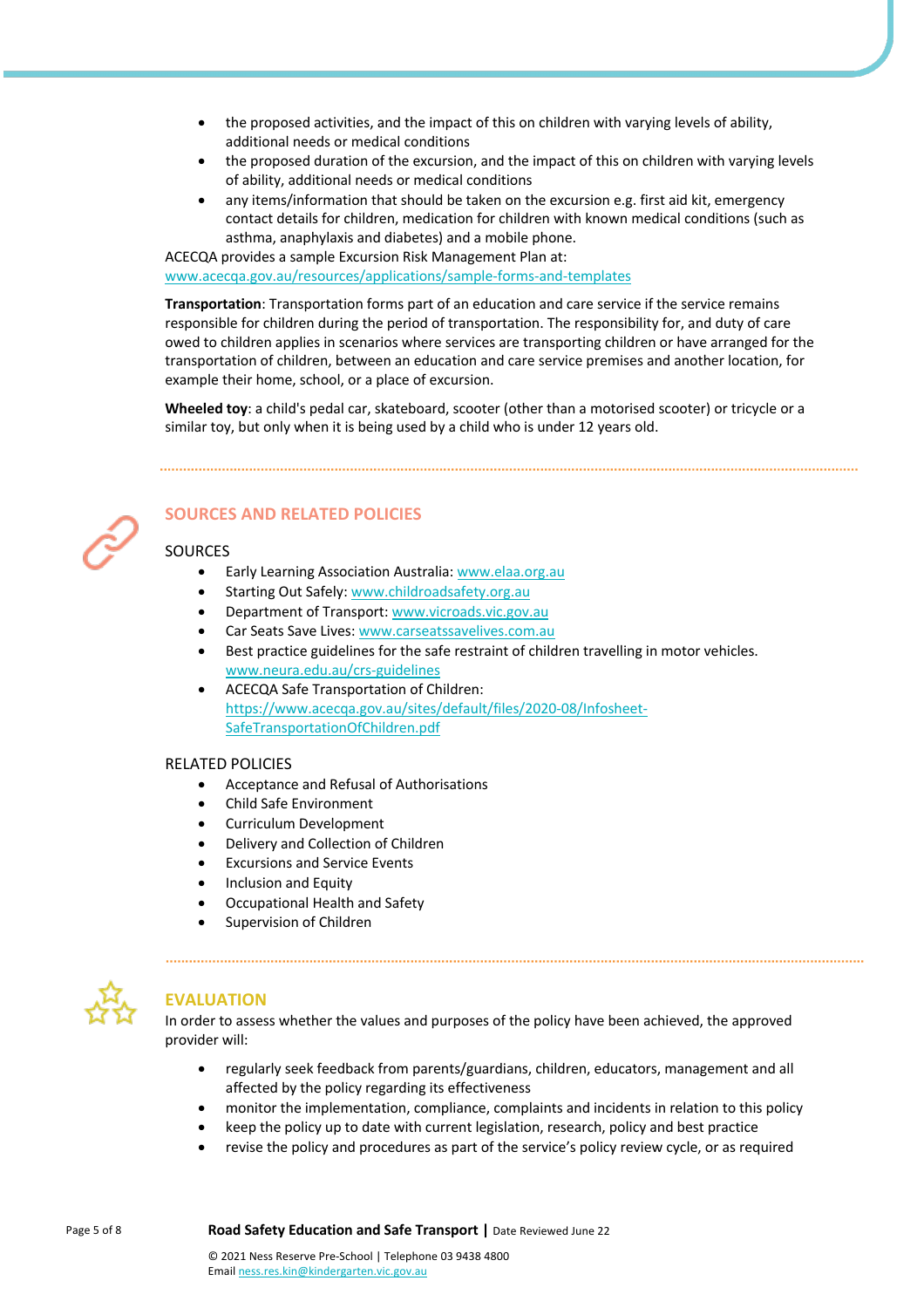• notifying all stakeholders affected by this policy at least 14 days before making any significant changes to this policy or its procedures, unless a lesser period is necessary due to risk *(Regulation 172 (2))*.



# **ATTACHMENTS**

• Attachment 1: National Practices for Early Childhood Road Safety Education

• Attachment 2: Sample procedure when a child is observed to be at risk of harm while being transported to or from an early childhood premises

### **AUTHORISATION**

This policy was adopted by the approved provider of Ness Reserve Pre-School on 19/10/2021

**REVIEW DATE:** July 2023

Page 6 of 8 **Road Safety Education and Safe Transport |** Date Reviewed June 22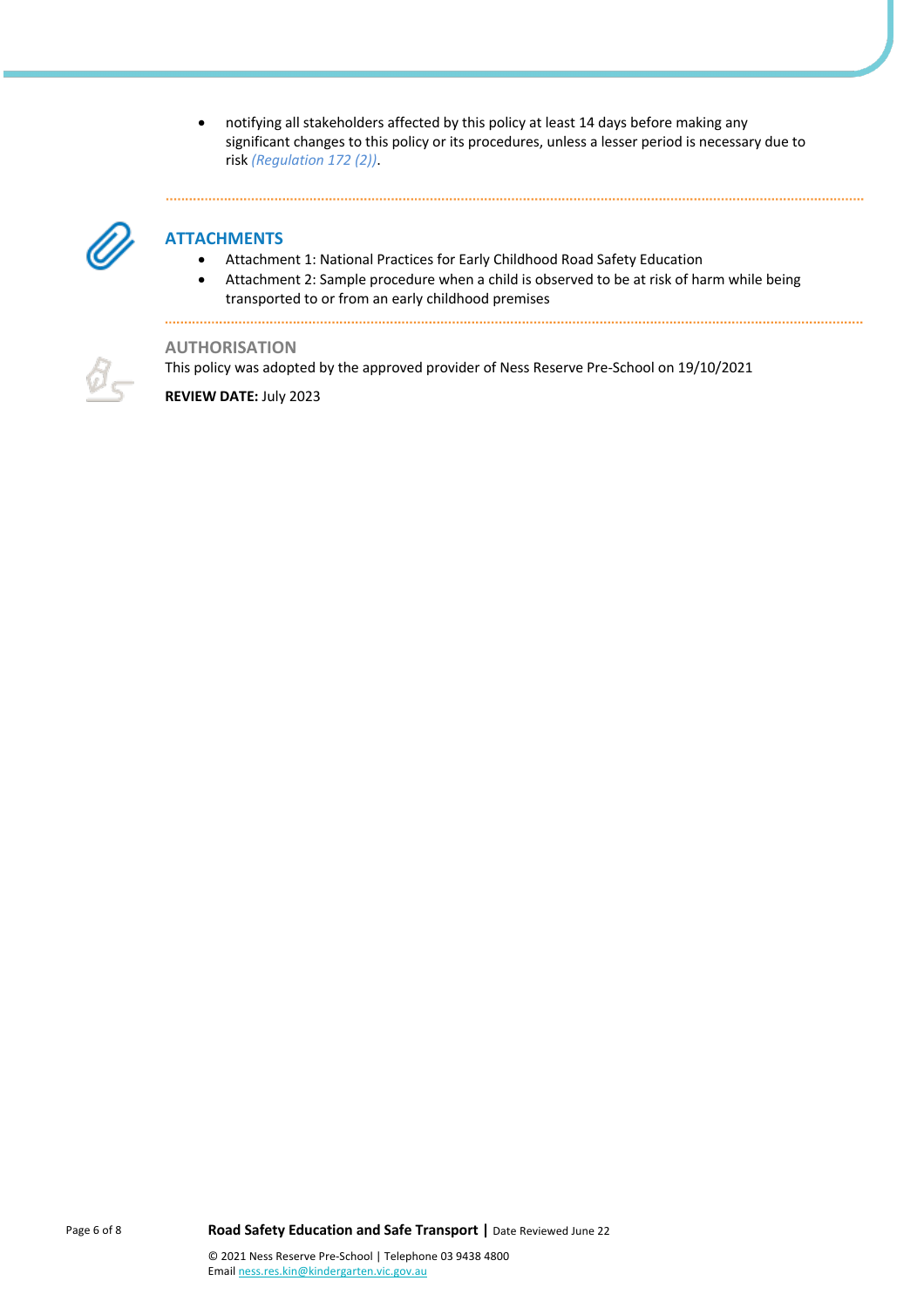# **ATTACHMENT 1. National Practices for Early Childhood Road Safety Education**

The National Practices for Early Childhood Road Safety Education have been developed by early childhood education and road safety experts across Australia and New Zealand. The eight national practices are based on research and are aligned with the Early Years Learning Framework.

The national practices guide early childhood educators and policy makers to develop, implement and evaluate evidencebased road safety programs that support children's and families learning about road safety. Refer to: www.roadsafetyeducation.vic.gov.au/teaching-resources/early-childhood

The eight national practices are as follows:

## **Holistic approaches**

Recognise that children's learning is integrated and interconnected when making curriculum decisions about road safety education.

### **Responsiveness to children**

Deliver road safety education which is responsive to individual children and extends children's strengths, knowledge and interests.

### **Learning through play**

Through play-based learning seek opportunities to address road safety in a way that expands children's thinking and encourages problem solving.

### **Intentional teaching**

Engage in intentional teaching which extends and expands children's learning about road safety.

### **Learning environments**

Provide opportunities in the learning environment, including the local community, for safe and meaningful interaction with children, parents and carers about road safety.

### **Cultural competence**

Implement road safety education that is culturally relevant for the diversity of children, their families and the community.

### **Continuity of learning and transitions**

Use the opportunity of transitions, in active partnership with children, families and the local community, for road safety education.

### **Assessment for learning**

Together with children and families, reflect on each child's learning and application of road safety to plan for future learning.